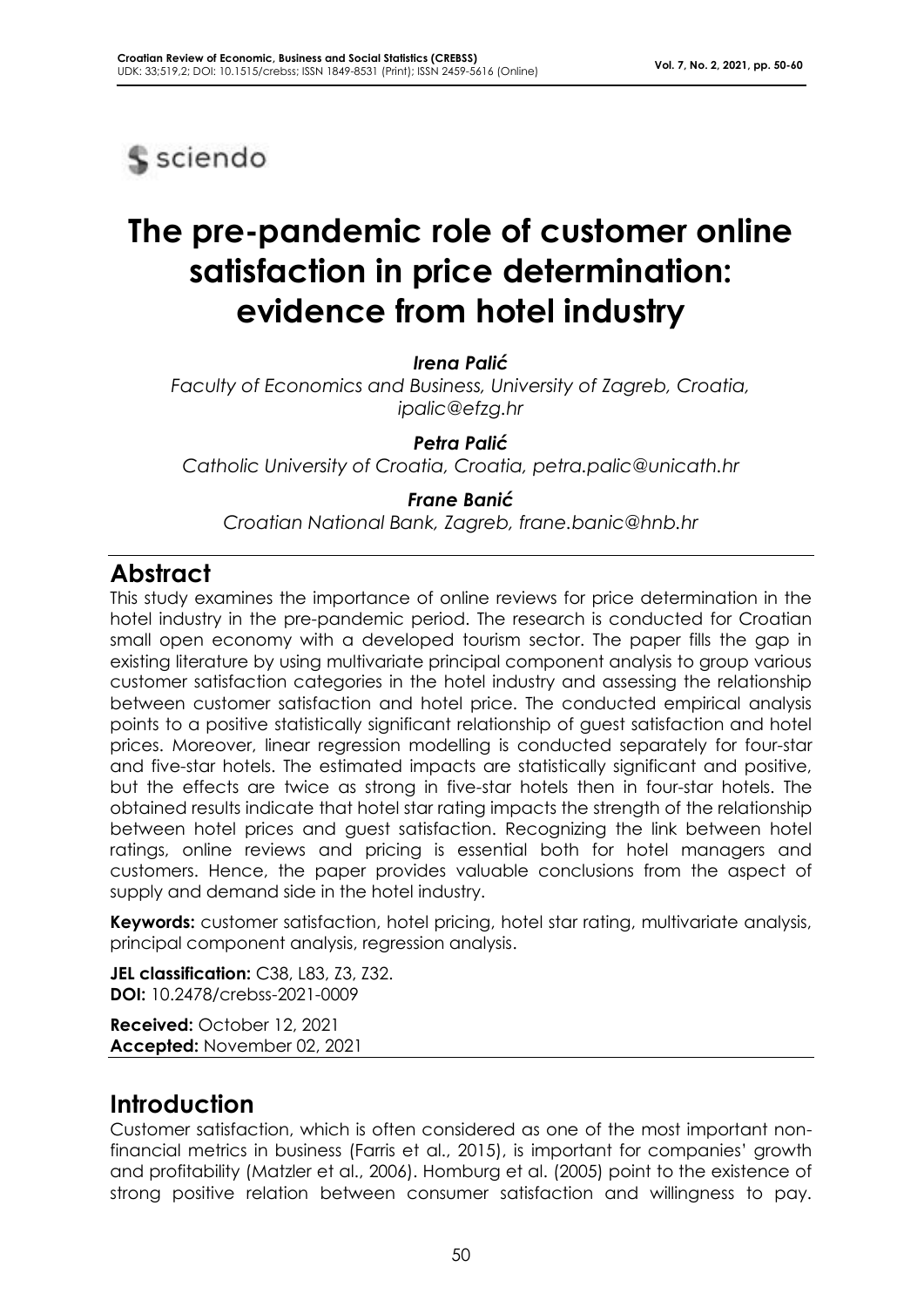Moreover, Bolton and Lemon (1999), Homburg et al. (2005) point to the suitability of equity theory, which states that for price-satisfaction relationship. The equity of payment refers to the change in customer rating of the fairness of received gain from service concerning the payment for service.

On the one hand, customers have higher expectations when they pay more for the service (Matzler et al., 2006). Previous studies in the hospitality industry indicate that price has an important role in consumer perceptions of quality (Bojanic, 1996, Mattila, O'Neill, 2003, Lewis, Shoemaker, 1997), although there is no consensus regarding the impact of service price on consumer perceptions. On the other hand, the opposite direction of the mentioned relationship reveals the importance of consumer satisfaction for companies' profitability. Consumer satisfaction is a major factor in achieving customer loyalty enhancement, which consequently boosts companies' business (Gronholdt et al., 2000). Namely, consumer satisfaction measured by online reviews can influence the service price and consequently companies' performance (Öğüt, Onur Tas, 2012). Regarding the analysis of customer satisfaction in the hospitality industry, online reviews as a possible measure of consumer satisfaction are important since potential consumers use the service sporadically, often purchase the service at a distance and have limited direct information on service quality (Viglia et al., 2016). Online reviews are considered complementary to word-of-mouth in online variant. Nevertheless, word-of-mouth operates through verbal communication, while online reviews are available to all potential consumers with internet access. In addition, online reviews are durable and more detailed than word-of-mouth (Öğüt, Onur Tas, 2012). Steffes and Burgee (2008) indicate that electronic word of mouth (eWOM) is as relevant as receiving purchasing advice from a reliable friend. The main research question is how customer satisfaction affects pricing in the hotel industry. Based on previous relevant literature provided in the next chapter, two main research hypotheses are stated. The first research hypothesis is: "Customer satisfaction has a positive statistically significant impact on hotel prices." The second research hypothesis is: "Customer satisfaction has a stronger influence on hotel pricing in five-star hotels than in fourstar hotels".

Current COVID-19 pandemic crisis affected the hotel industry like no other crisis before. Such closures and restrictions have never happened before. Nevertheless, the impact of online satisfaction on pricing still remains an important issue for both the demand and supply side in the hotel industry. Therefore, this research analyses the pre-pandemic impact of customer online satisfaction on hotel industry pricing in the stable pre-pandemic year in order to address solely the impact of customer satisfaction on pricing. Therefore, data from 2017 are used in order to focus only on satisfaction-pricing relationships.

The paper is organized as follows: Literature review on the role of customer online satisfaction in price determination is followed by the research methodology. After indepth literature review, the principal component analysis is conducted and the regression model is estimated using the extracted principal component. The conclusions with perspective for future research are provided in the final chapter.

#### **Literature review**

Öğüt and Onur Tas (2012) point out that online booking has a substantial share in overall hotel booking. The positive side of online booking is in the possibility to gain valuable information about hotels from previous consumers, including location, facilities as well as important intangible aspects such as comfort and attentiveness of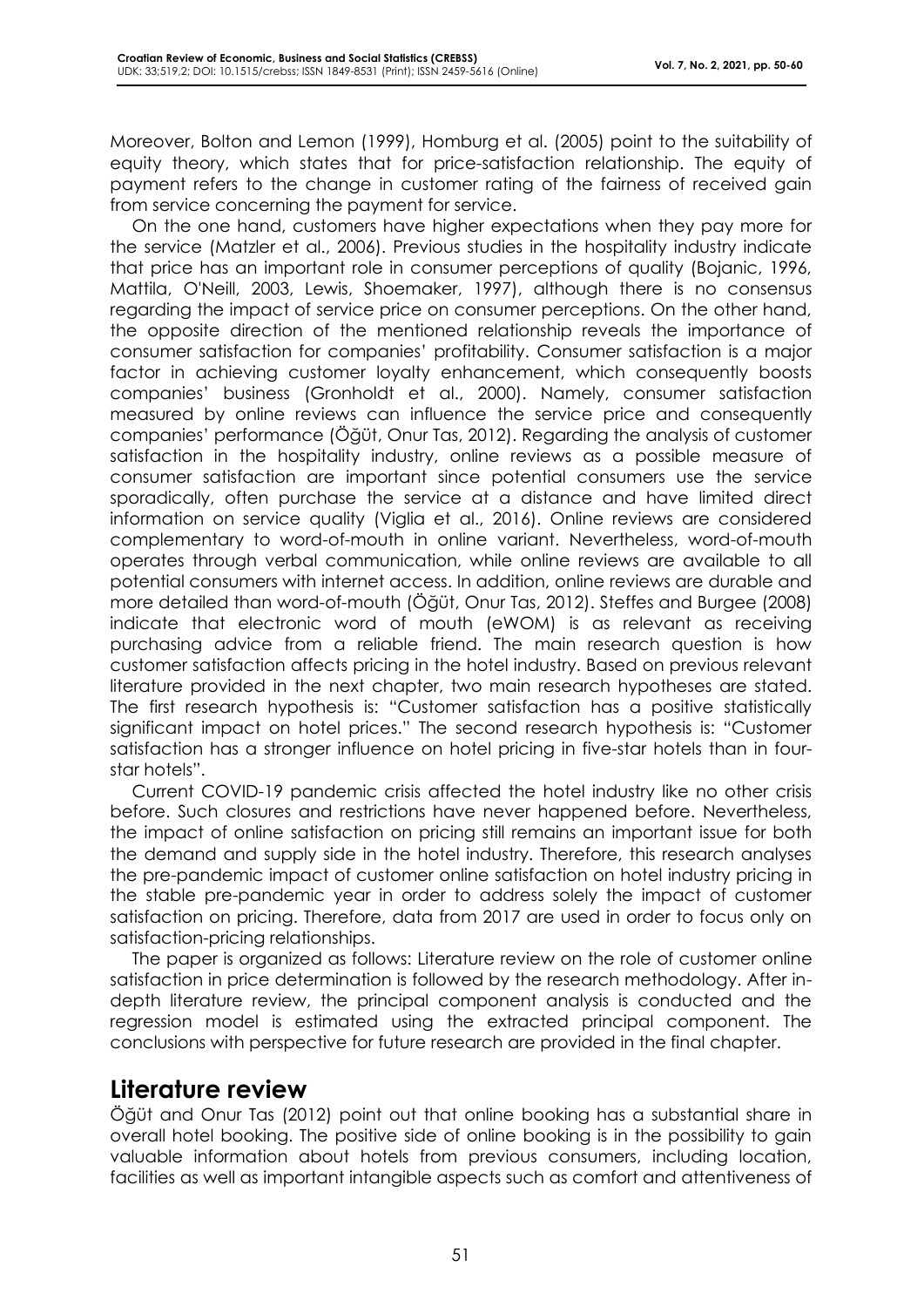staff. Previous customers are also able to share their experience with other potential consumers.

Recognizing the link between hotel ratings, online reviews and pricing is essential both for hotel managers and customers. Thus, the quantitative assessment of the mentioned relationship offers valuable results regarding the supply and the demand side in the hotel industry. The aim of this study is to investigate the role of customer online satisfaction in price determination in the Croatian hotel industry, where rating available at Booking.com approximates guest satisfaction.

The importance of the hotel characteristics in customer decisions making is widely researched in the literature (Öğüt, Onur Tas, 2012; Lewis, 1984; Bell, Morey, 1996; Callan, 1998; Lieux et al., 1994; McCleary et al., 1993; Lockyer, 2005). The survey methods are used to determine the important component for the hotel selection decision of the customer. The widely used components in these papers are location, service, price, room and hotel features, security, reputation and star rating. Using a focus group of 42 participants Lockyer (2005) outline that price should not be considered along with other characteristics but needs special consideration in accommodation selection.

Espinet et al. (2003) investigate the impact of the different characteristics or attributes of a holiday hotel in the sun-and-beach segment on prices. The effect was assessed using the hedonic function perspective by means of random effect models. The research revealed the noticeable price differences between the 4-star hotels and hotels of other categories. Furthermore, many attributes such as hotel size, distance to the beach and availability of own parking place indicated significant effect on the price.

Thrane (2007) estimates how the guest rating of selected hotel attributes is related to the room rates for single and double rooms in Oslo using seemingly unrelated regression and points to the positive impact of guest rating on hotel room price. Moreover, using linear regression modelling, Zhang et al. (2011) examine how guest rating of the room, namely quality, cleanliness, location and service influence room rates in hotels, and conclude that room quality and location are main determinants of room price for the industry. However, they outline that variables influencing room rates differ greatly among hotel segments. Pawlicz and Napierala (2017) point to the significant influence of star rating on the hotel prices. Hedonic price model is used in order to estimate the influence of different online travel agents (OTAs) and situational factors on hotel prices in Warsaw. In mentioned research, the relationship of prices provided by three different online travel agents and star ratings is explored. It is confirmed that hotel prices are influenced by star rating. Furthermore, every additional star enables the hotel to set approximately 25 to 36 per cent higher prices, similar to previous research. Also, the location within the centre and proximity to the international airport are two highly important, but still underrated factors regarding the theoretical hotel prices.

In line with the above-mentioned literature, Öğüt, and Onur Taş (2012) conclude that higher customer ratings significantly increase the online sales of hotels. They conclude that a 1% increase in online customer ratings increases sales per room up to 2.68% in Paris and up to 2.62% in London. They also find that the star rating of hotels significantly affects the sensitivity of room prices to customer ratings. Specifically, higher customer ratings have a stronger influence on the price in case of hotels with higher star ratings.

Also, Viglia et al. (2016) used regression analysis to investigate the determinants of hotel occupancy rates. They conclude that the online review score is the dimension with the highest impact on occupancy rates. Moreover, the higher number of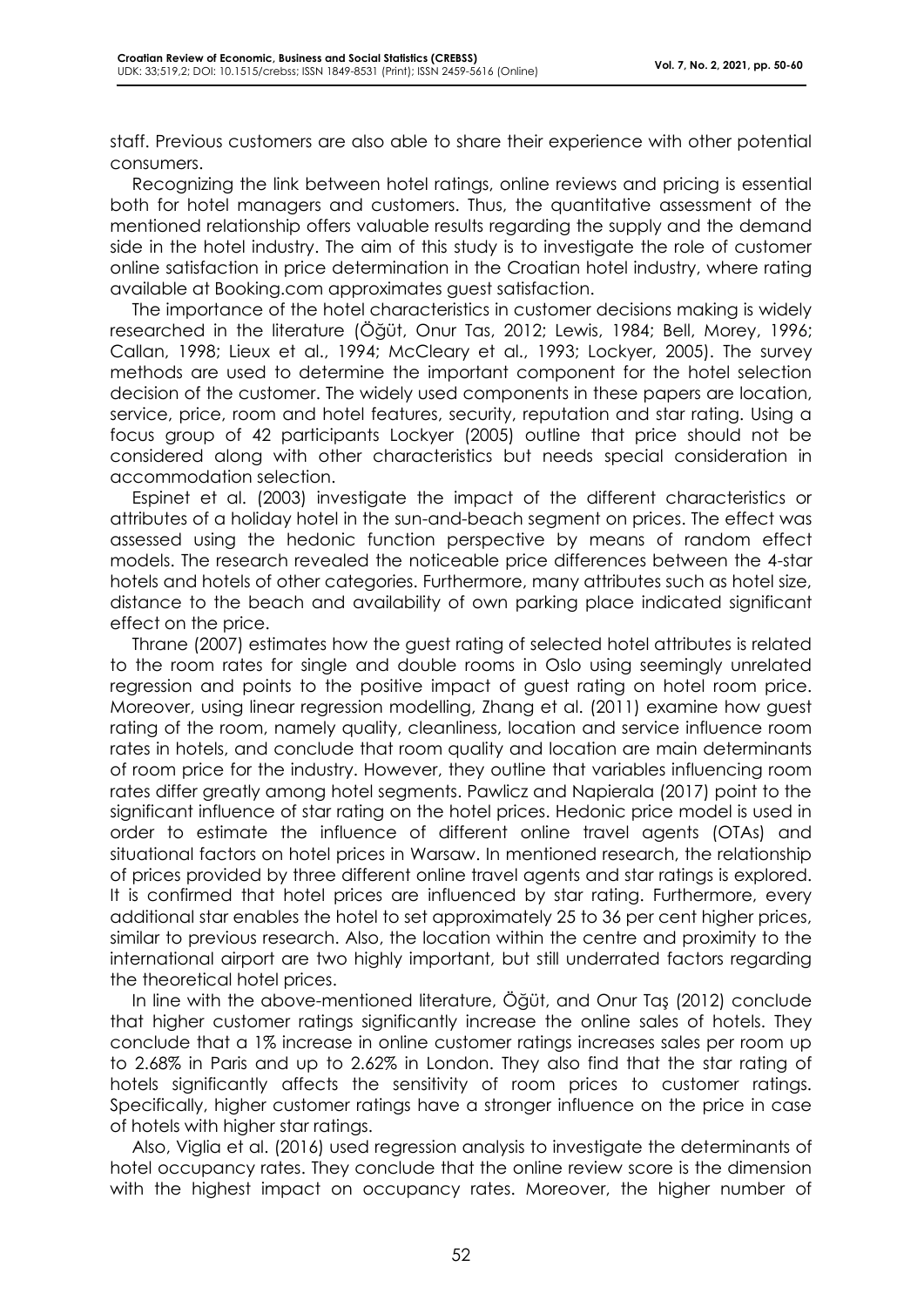reviews is increasing hotel occupancy, but also the strength of impact of reviews on hotel occupancy rates decreases as the number of reviews increases.

After overview of previous research, the effect of various guest satisfaction components on hotel room pricing is analysed. The guests' rating of cleanliness, comfort, location, facilities, staff, value for money and Wi-Fi connection are used in principal component analysis and one principal component is extracted. Finally, the conclusions with perspective for future research are provided. This research fills the gap in existing literature by using multivariate principal component analysis to group various customer satisfaction categories in the hotel industry and assessing the relationship between customer satisfaction and hotel price.

## **Research methodology**

Data are retrieved from Booking.com as one of the largest travel booking sites in the world. The dataset includes all four and five-star hotels in Croatia listed on the page Booking.com. When guests check out, they commonly receive an email asking them to review their stay within 90 days. Guests are asked to rate the hotel in six specific areas: guest room cleanliness, comfort, location, facilities, attentiveness of staff, value for money, and paid WiFi. Guests who stayed in 195 four star and 45 five star hotels in Croatia in August 2017 thus selected the score from 1 to 10 to rate their satisfaction within each review category. Therefore, for the purpose of this research, data on room price per night in double room for breakfast and bed service (P), average customer rating (A) and customer rating for seven separate review categories, namely guest room cleanliness (X1), comfort (X2), location (X3), facilities (X4), attentiveness of staff (X5), value for money (X6) and paid WiFi (X7), are collected.

Firstly, the descriptive statistical analysis and the analysis of correlation matrix of selected variables are conducted, as preliminary steps to empirical research of the relationship between hotel room prices and customer satisfaction. It is expected that some of the ratings for seven mentioned categories might be highly correlated, i.e. the problem of multicollinearity might arise in multiple linear regression modelling. Therefore, principal component analysis is used to assess whether it is possible to group mentioned seven variables in a smaller number of components. Principal component analysis is often used to solve multicollinearity problem by combining variables that are collinear (see Field, 2011, Tabachnick, Fidell, 2007). The principal components analysis can be understood as a linear transformation of the original dependent variables into the new uncorrelated variables called principal components. Most of the information on variability of original data is related to first component, whereas the least refers to the last component.

The descriptive statistical measures of variables used in empirical analysis are shown in Table 1. While all variables related to customer rating exhibit low relative variability measured by coefficient of variation, room price per night denoted by P has coefficient of variation equal to 51.05%, indicating much higher variability.

The correlation coefficients with corresponding p-values are shown in Table 2. All correlation coefficients are significant. Furthermore, Kinnear and Gray (2000) state that component analysis could be implemented if each variable has one or more correlation coefficients higher than or equal to 0.3. All observed significant coefficients are positive and higher than 0.3 for all pairs of variables, except price (P) and location (X3), price (P) and attentiveness of staff (X5), price (P) and paid WiFi (X7) as well as location (X3) and paid WiFi (X7). For mentioned pairs correlation coefficients are significant, but lower than 0.3.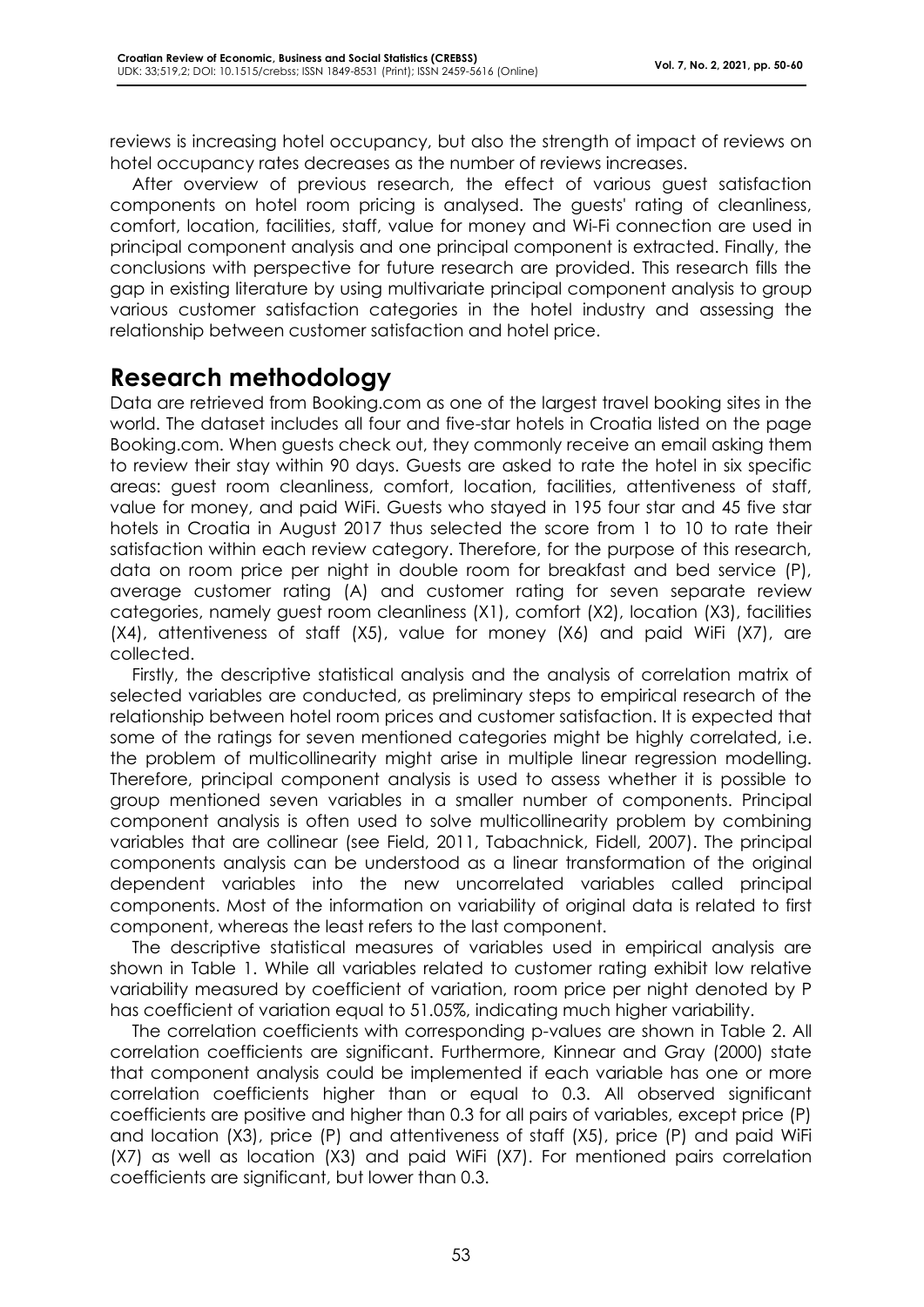|                          | D       | A        | X1       | X <sub>2</sub> | XЗ       | X4       | X5       | Х6       | X7       |
|--------------------------|---------|----------|----------|----------------|----------|----------|----------|----------|----------|
| Range                    | 3661.53 | 3.2      | 3.2      | 3.6            | 3.6      | 3.5      |          | 3.6      | 4        |
| Minimum                  | 334     | 6.6      | 6.8      | 6.4            | 6.4      | 6.4      |          | 5.9      |          |
| Maximum                  | 3995.53 | 9.8      | 10       | 10             | 10       | 9.9      | 10       | 9.5      | 10       |
| Mean                     | 965.48  | 8.8      | 9.1      | 8.9            | 9.1      | 8.6      | 9.0      | 8.2      | 8.6      |
| Std. Deviation           | 492.93  | 0.53     | 0.63     | 0.67           | 0.55     | 0.65     | 0.56     | 0.58     | 0.84     |
| Skewness                 | 2.029   | $-0.777$ | $-0.964$ | $-0.763$       | $-0.977$ | $-0.656$ | $-0.582$ | $-0.537$ | $-0.860$ |
| Kurtosis                 | 6.780   | 1.075    | 1.035    | 0.498          | 1.817    | 0.369    | 0.316    | .056     | 0.776    |
| Coefficient of variation | 51.05   | 6.10     | 6.99     | 7.62           | 6.06     | 7.48     | 6.28     | 7.11     | 9.76     |

Table 1 Descriptive statistics of variables used in the analysis

Source: authors' calculation.

Table 2 Correlation matrix of variables used in the analysis

| Correlation<br>(p-value) | P        | X1       | X2       | X <sub>3</sub> | X4       | X <sub>5</sub> | Х6       | X7 |
|--------------------------|----------|----------|----------|----------------|----------|----------------|----------|----|
| P                        |          |          |          |                |          |                |          |    |
| X <sub>1</sub>           | $0.373*$ |          |          |                |          |                |          |    |
|                          | (0.000)  |          |          |                |          |                |          |    |
| X2                       | $0.400*$ | $0.891*$ |          |                |          |                |          |    |
|                          | (0.000)  | (0.000)  |          |                |          |                |          |    |
| X <sub>3</sub>           | $0.286*$ | $0.554*$ | $0.502*$ |                |          |                |          |    |
|                          | (0.000)  | (0.000)  | (0.000)  |                |          |                |          |    |
| X4                       | $0.411*$ | $0.875*$ | $0.947*$ | $0.508*$       | 1        |                |          |    |
|                          | (0.000)  | (0.000)  | (0.000)  | (0.000)        |          |                |          |    |
| X <sub>5</sub>           | $0.296*$ | $0.834*$ | $0.741*$ | $0.548*$       | $0.757*$ |                |          |    |
|                          | (0.000)  | (0.000)  | (0.000)  | (0.000)        | (0.000)  |                |          |    |
| X6                       | $0.129*$ | $0.801*$ | $0.818*$ | $0.500*$       | $0.822*$ | $0.810*$       |          |    |
|                          | (0.024)  | (0.000)  | (0.000)  | (0.000)        | (0.000)  | (0.000)        |          |    |
| X7                       | $0.233*$ | $0.512*$ | $0.511*$ | $0.291*$       | $0.534*$ | $0.520*$       | $0.483*$ |    |
|                          | (0.000)  | (0.000)  | (0.000)  | (0.000)        | (0.000)  | (0.000)        | (0.000)  |    |

Note: \* denotes significance of correlation coefficient at 5% level (p<0.05). P-values for twoway test in parentheses.

Source: authors' calculation using SPSS 19.

Therefore, after the examination of correlation matrix, the principal component analysis is performed for all variables referring to customer rating for seven separate review categories, taking into consideration previously mentioned low correlation coefficients between location (X3) and paid WiFi (X7). Regarding the hotel industry, Dortyol et al. (2014) also analysed the relationship between the consumer satisfaction and other relevant attributes using the principal component analysis. The results of the conducted analysis, together with the estimation of regression models, are given in the next section.

### **Results and discussion**

In order to decide how many components to retain, it is necessary to observe communalities. The communality is the proportion of common variance present within the variable (Field, 2011). When the number of variables in the analysis is less than 30 and the resulting communalities after extraction are all greater than 0.7, then Kaiser's criterion of retaining components with eigenvalues greater than 1 is accurate (Field, 2011). When all selected variables were included in principal component analysis, communalities for location (X3) and paid WiFi (X7) were lower than 0.7. Therefore, mentioned variables were excluded from further analysis. Furthermore, it is necessary to recall that correlation between these two variables is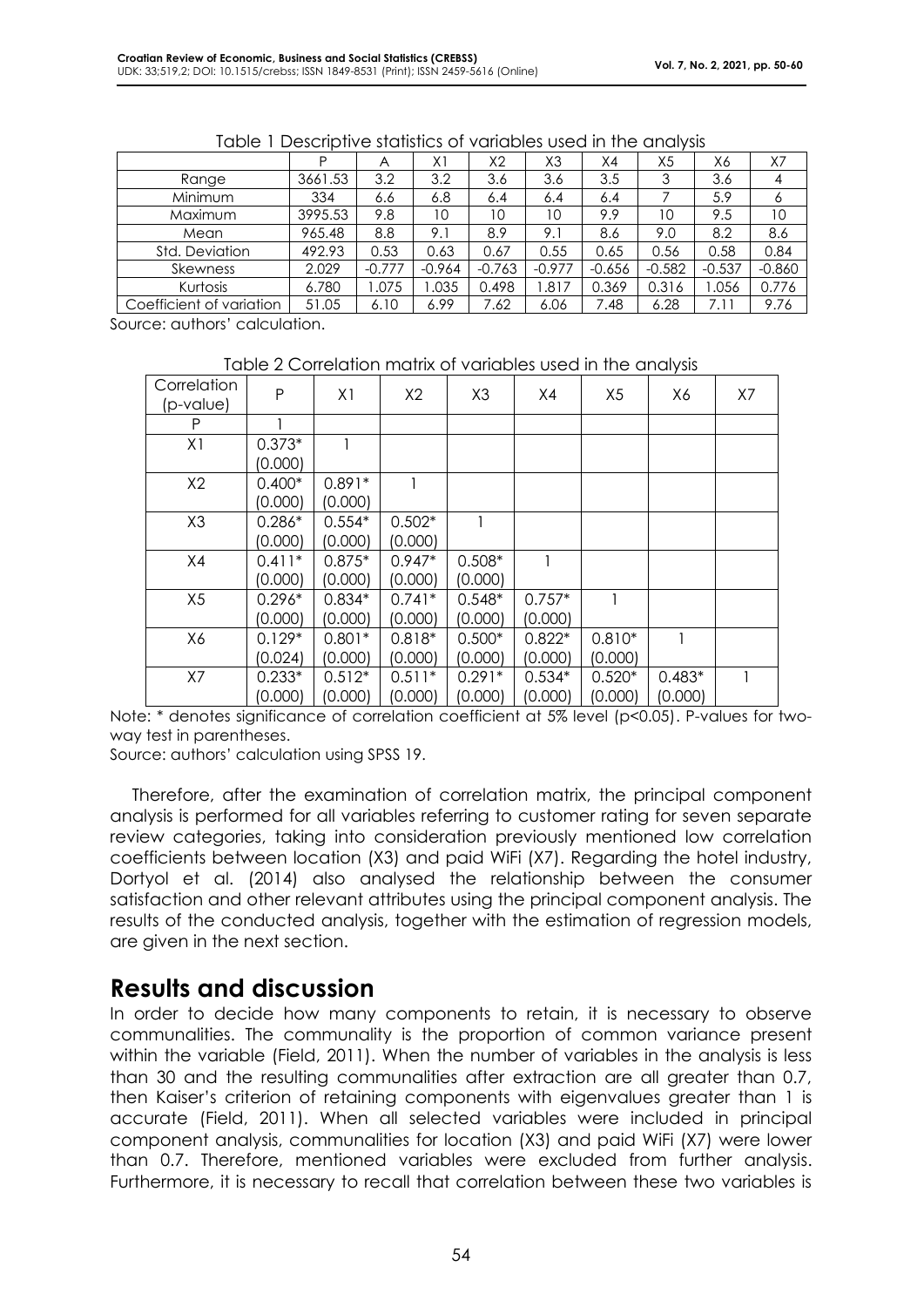previously shown to be low. Principal component analysis is therefore conducted for variables guest room cleanliness (X1), comfort (X2), facilities (X4), attentiveness of staff (X5) and value for money (X6). Table 4 shows that communalities for all selected variables are higher than 0.7. Moreover, the Kaiser-Meyer-Olkin (KMO) measure of sampling adequacy (see Kaiser, 1970) calculated using SPSS 19 software equals 0.844 with p-value equal to 0.000. Kaiser (1974) proposes values lower than 0.5 as hardly acceptable, between 0.5 and 0.7 as mediocre, between 0.7 and 0.8 as good and values between 0.8 and 0.9 as great, while values higher than 0.9 are considered superb.

Table 3 shows the eigenvalue related to each component before and after extraction. Before extraction, 5 linear components are related to 5 variables. The eigenvalues related to each component show the variance explained by that linear component and eigenvalues are also shown in terms of percentage of explained variance. It is evident that after extraction the first component explains 86.387% of total variance and each additional component low percentage of total variance. The criteria for component extraction are the eigenvalue higher than one and therefore one component is extracted out of 5 selected variables. The eigenvalue of the first component is higher than one and therefore one component which comprises guest satisfaction is retained.

| <u>rapio o roial rallarioo oxpialitoa</u> |       |                     |                              |                                     |  |  |
|-------------------------------------------|-------|---------------------|------------------------------|-------------------------------------|--|--|
|                                           |       | Initial Eigenvalues |                              | Extraction Sums of Squared Loadings |  |  |
| Component                                 | Total |                     | % of Variance   Cumulative % | Total                               |  |  |
|                                           | 4.319 | 86.387              | 86.387                       | 4.319                               |  |  |
|                                           | 0.331 | 6.626               | 93.013                       |                                     |  |  |
|                                           | 0.205 | 4.093               | 97.106                       |                                     |  |  |
|                                           | 0.096 | 1.920               | 99.026                       |                                     |  |  |
|                                           | 0.049 | 0.974               | 100.000                      |                                     |  |  |

| Table 3 Total variance explained |  |
|----------------------------------|--|
|                                  |  |

Source: authors' calculation using SPSS 19.



Figure 1 Scree plot

Source: authors' calculation using SPSS 19.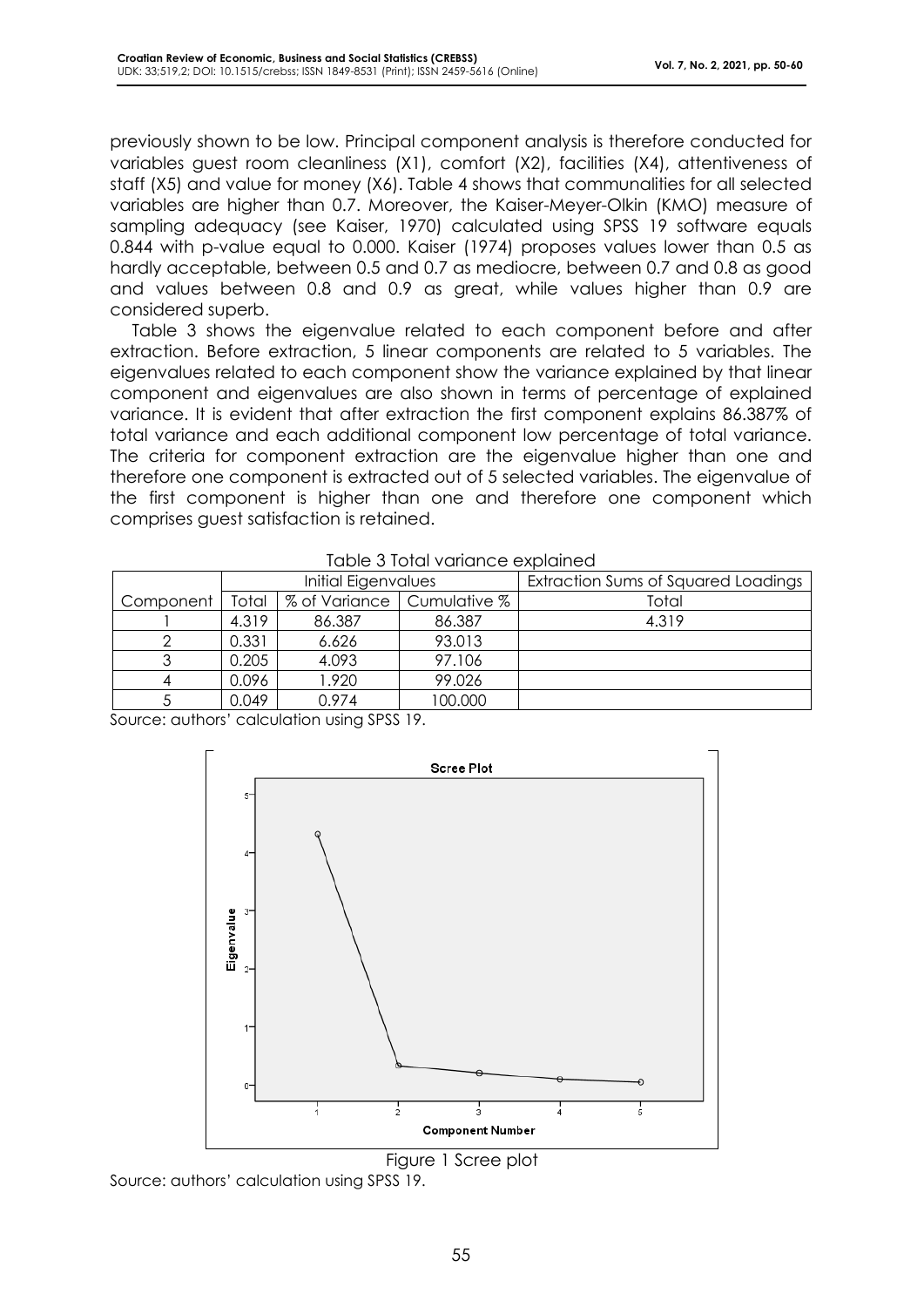The scree plot is Shown in Figure 1. This graphical representation advocated by Catell (1966) shows each eigenvalue on Y axis against the corresponding component on X axis. According to Catell (1966) the cut-off point is the inflexion point of the scree plot, what confirms that only one component should be retained.

Table 4 shows communalities before and after component extraction. Principal component analysis is based on the assumption that initially total variance associated with a variable is common and thus before extraction all communalities are equal to 1. Communalities after extraction show the proportion of common variance of each variable that can be explained by the retained component. Namely, after extraction 89.9% of variance associated to guest room cleanliness rating (X1) is common, or shared, variance. As previously stated, Kaiser's criterion of retaining components with eigenvalues greater than 1 is accurate since communalities after extraction are all greater than 0.7.

Table 4 Initial communalities and communalities after extraction for selected variables

|    | Variable   Communality before extraction   Communality after extraction |       |
|----|-------------------------------------------------------------------------|-------|
|    | .000                                                                    | 0.899 |
| vາ | 000.                                                                    | በ 897 |
| X4 | 000. I                                                                  | 0.900 |
| X5 | .000                                                                    | በ 790 |
|    |                                                                         | በ ጸ33 |

Source: authors' calculation using SPSS 19.

The component matrix is shown in Table 4. All selected variables are positively related to one extracted component and loadings are presented in the table. The extracted component is related to guest satisfaction and it is denoted by GS. After the principal component analysis has shown that one component properly comprises the original set of variables, the extracted component GS is used in linear regression modelling. Regarding the use of principal components analysis, Vajčnerova et al. (2012) estimated level of a consumer satisfaction by evaluating the quality of a tourist destination and used the principal component analysis due to the large number of dependent variables. Radojevic et al. (2014) also estimated the expectations of hotel guests in relation to the services offered by the hotel using the principal component analysis.

After the extraction of one component which refers to guest satisfaction, two initial linear regression models are estimated. Firstly, the impact of guest satisfaction on hotel room pricing is analysed. Data on room price per night in double room for breakfast and bed service (P) are given in natural logarithm values and denoted by LP. The logarithmic transformation is conducted in order to avoid residual heteroskedasticity problem (Enders, 2010). Therefore, in Model 1 variable LP is the dependent variable, while the independent variable is the previously extracted component which refers to guest satisfaction denoted by GS. The following linear regression equation is estimated, with corresponding t-values in brackets:

LP=6.7489+0.1469GS (263.66) (5.44) (1)

Model 1 points to the conclusion that guest satisfaction in Croatia has a statistically significant positive impact on hotel room price, which is in line with previous relevant research. The White test chi-square test statistic  $\chi^2$ = 5.9855, with corresponding p-value of 0.0501, while for the second model  $\chi^2$ =6.1469, with p-value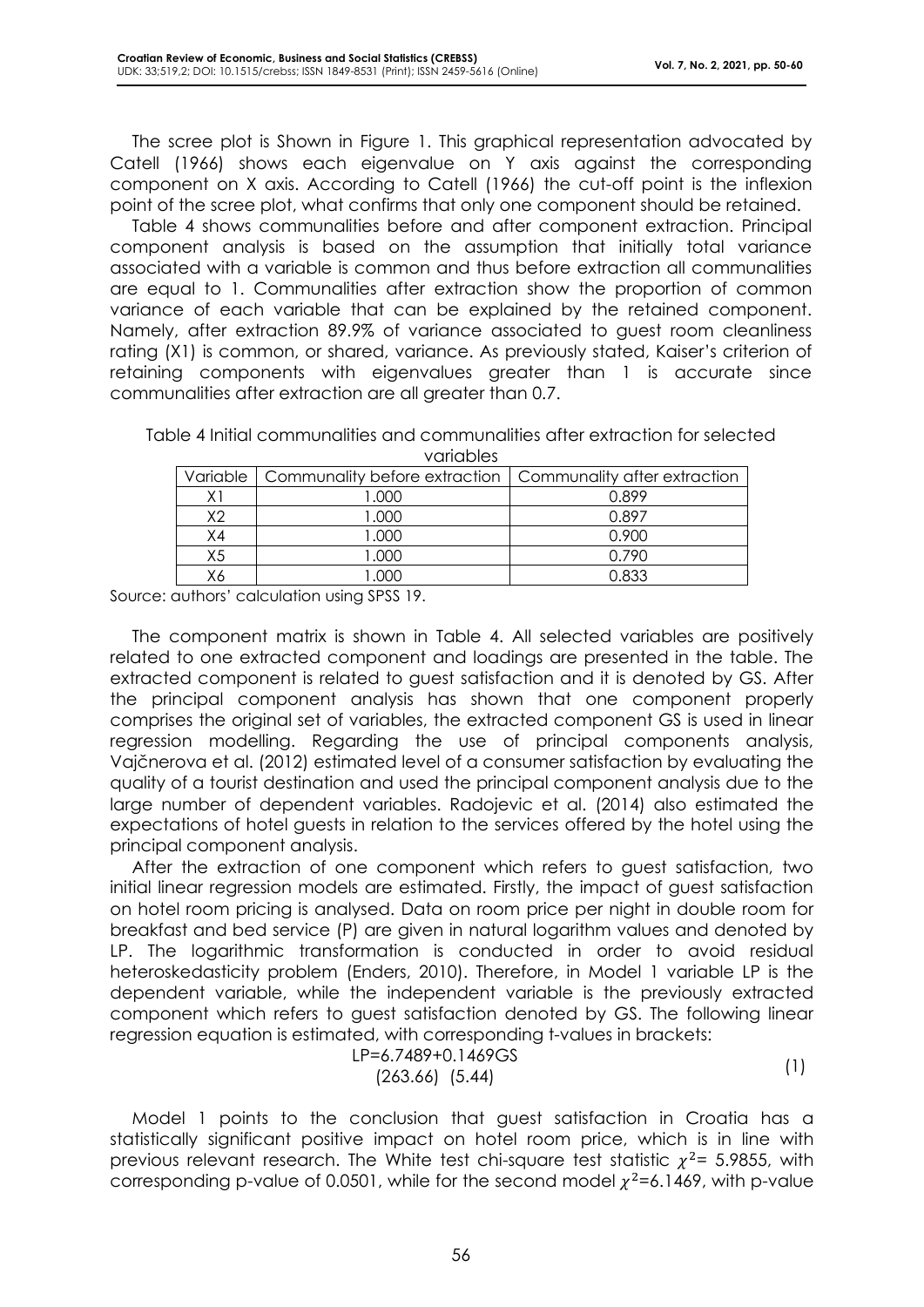of 0.056 which indicates that the null hypothesis of homoscedasticity cannot be rejected at 5% significance level. Regarding the residual autocorrelation test, for both models the Ljung-Box test of autocorrelation is conducted using EViews 9. The null hypothesis of no autocorrelation of residuals cannot be rejected up to lag length k=36 at 5% significance level, since all corresponding empirical significance levels are higher than 0.05. Moreover, the Jarque-Bera test of residual normality is conducted. For the first model, the Jarque-Bera test statistic equals 2.6032, with p-value of 0.2721, indicating that the null hypothesis of residual normal distribution cannot be rejected at any reasonable significance level. For the second model, JB=6.358 with p-value of 0.052, pointing to the conclusion that the null hypothesis of residual normal distribution cannot be rejected at 5% significance.

Furthermore, the estimation is done separately for four-star hotels and for five-star hotels. Model 2 is estimated with LP as the dependent variable and GS as the independent, but only for 195 four-star hotels (excluding five-star hotels) and the following result is obtained:

$$
LP4*=6.6665+0.1077GS4*
$$
\n(256.55) (4.02)

Accordingly, Model 3 consists of the same variables as Model 2, but for different sample, thus it is estimated for 45 five-star hotels and the following regression equation is estimated:

$$
LP5^*=7.1355+0.1956GS5^*
$$
  
(164.61) (3.76) (3)

The impact of guest satisfaction on hotel price is positive in both Model 2 and Model 3. However, the impact in Model 3 with five-star hotels is almost twice as strong as in Model 2 with four-star hotels. Moreover, for Model 2 the coefficient of determination  $R^2=0.0771$ , while for Model 3 the  $R^2=0.2763$ , pointing to the better representativeness of the model in case of the inclusion of only five-star hotels in the analysis. In other words, the proportion of the error explained by the model is much higher in Model 3 with five-star hotels included than for Model 2 which includes only four-star hotels.

The assessment of the assumptions of estimated regression models is conducted. For Model 2 the White heteroskedasticity test  $\chi^2$ =3.024 with p-value of 0.2204, while for Model 3  $\chi^2$ =1.828 with p-value of 0.4009, and thus heteroskedasticity is not present at any reasonable significance level. The Jarque-Bera normality test is conducted. For Model 2, JB=2.7473 with p-value of 0.2532 and for Model 3, JB=1.0619 with pvalue of 0.588, pointing to the normal distribution of residuals at any reasonable significance level. Concerning the Ljung-Box test of autocorrelation, the residual autocorrelation problem is not present neither in Model 2 nor in Model 3 at 5% significance.

Obtained results are in line with previous research of hotel room pricing determinants in London and Paris conducted by Öğüt and Onur Taş (2012). Their research pointed out that higher customer ratings significantly increase the online sales of hotels. They concluded that a 1% increase in online customer ratings increases sales per room up to 2.68% in Paris and up to 2.62% in London. They also find that the star rating of hotels affects the sensitivity of room prices to customer ratings. Specifically, higher customer ratings have a stronger influence on the price in case of hotels with higher star rating.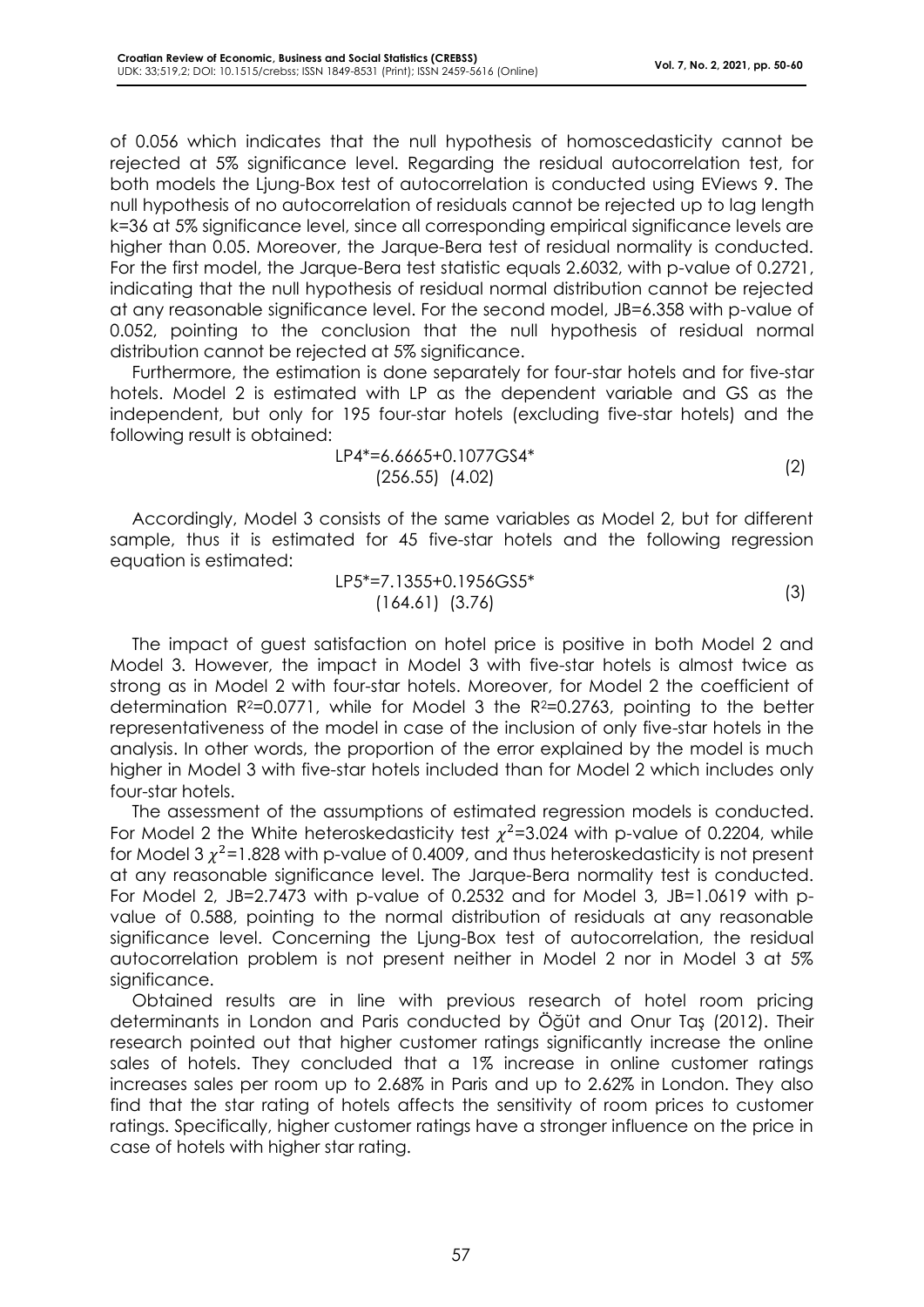## **Conclusion**

The results point to the positive statistically significant impact of customer satisfaction approximated by online ratings on pricing in Croatian hotels with four and five stars. Moreover, the estimated impact is twice as strong for five-star hotels in relation to four-star hotels.

The conducted research provides captivating results for tourism and overall economic policy makers, as well as for managers and customers. The analysis of guest satisfaction and price determination in the hotel industry is of great importance in a small open economy with a developed tourism sector. Regarding the importance of the tourism sector in Croatia, the direct contribution of travel and tourism to GDP amounted to USD 5,447.7 million in 2016 which represents 10.7% of total GDP. Total contribution of travel and tourism to GDP in 2016 was USD 12,534.4 million, i.e. 24.7% of GDP. Additionally, the importance of tourism indicates that visitor exports generated USD 9,776.2 million, which accounts for 38% of total exports in 2016 (World Travel and Tourism Council, 2017).

Furthermore, online customer reviews provide valuable information for making hotel reservations. Potential customers often consider online ratings prior to making hotel reservations, even if they are not making the reservation online. Furthermore, the growing adoption of mobile booking applications intensifies the online rating importance. Since online reviews are considered autonomous, customers strongly rely on them when making reservations (PricewaterhouseCoopers, 2015). The Internet allows customers to access accurate information, as well as the possibility of making reservations faster with lower expenses than in relation to conventional methods.

The assessment of the relationship between online reviews and pricing is necessary for appropriate price determination in the hotel industry. Moreover, the finding that online reviews are important for price determination might also influence customers. Hotels with more loyal and satisfied guests are able to charge higher prices due to the experience they offer. In line with that, higher price paid increases guests' expectations of higher quality. This paper provides valuable conclusions both from the aspect of the supply and the demand side in the hotel industry.

However, there are certain limitations of empirical research in the paper. For instance, data was collected from only one website (www.booking.com), which could reflect research bias if there are differences in the prices offered on other websites. Also, a more disaggregated approach, in which hotels would be geographically segmented, could be applied in future research. Furthermore, the assessment of the relationship between guest satisfaction and hotel price using data on hotels with less than four stars could contribute to the relevance of the conducted analysis. Moreover, it would be interesting to conduct the analysis taking into account different categories of clients. Also, regarding the methods used, it would be interesting to use the extracted factors with two components in following research.

### **References**

- 1. Bell, R. A., Morey, R. C. (1996). Purchase situation modelling: The case of hotel selection criteria for corporate travel departments. *Journal of Travel Research*, Vol. 35, No.1, pp. 57- 63.
- 2. Bojanic, D. C. (1996). Consumer perceptions of price, value and satisfaction in the hotel industry: An exploratory study. *Journal of Hospitality & Leisure Marketing*, Vol. 4, No. 1, pp. 5-22.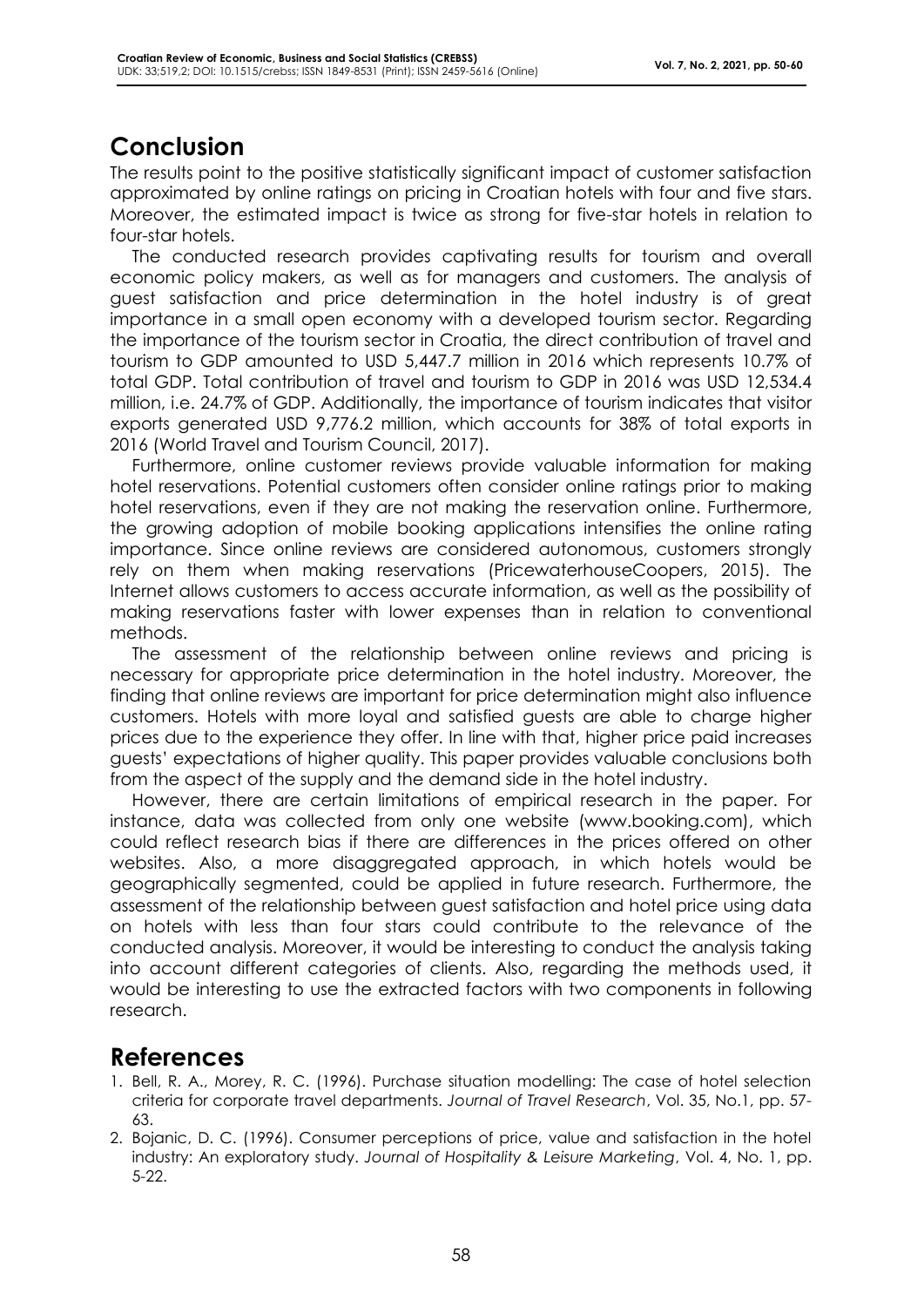- 3. Bolton, R. N., Lemon K. N. (1999). A Dynamic Model of Customer's Usage of Services: Usage as an Antecedent and Consequence of Satisfaction. *Journal of Marketing Research*, Vol. 36, pp. 171-186.
- 4. Callan, R. (1998). Attributional analysis of customer's hotel selection criteria by UK grading scheme theories. *Journal of Travel Research*, Vol. 36, No. 3, pp. 20-34.
- 5. Cattell, R. B. (1966). The scree test for the number of factors. *Multivariate Behavioral Research*, Vol. 1, pp. 245-276.
- 6. Dortyol I., Varinli I., Kitapci O. (2014). How do international tourists perceive hotel quality?: An exploratory study of service quality in Antalya tourism region. *International Journal of Contemporary Hospitality Management*, Vol. 26, No. 3, pp. 470-495.
- 7. Enders, W. (2010). *Applied Econometric Time Series*. John Wiley and Sons, London.
- 8. Espinet, J. M., Saez, M., Coenders, G., Fluvià, M. (2003). Effect on prices of the attributes of holiday hotels: a hedonic prices approach. *Tourism Economics*, Vol. 9, No. 2, pp. 165-177.
- 9. Farris, P., Bendle, N., Pfeifer, P., Reibstein, D. (2015). *Marketing Metrics: The Manager's Guide to Measuring Marketing Performance*. Pearson Education, New Jersey.
- 10.Field, A. (2011). *Discovering statistics using SPSS*. Sage, London.
- 11.Gronholdt, L., Martensen, A., Kristensen, K. (2000). The Relationship between Customer Satisfaction and Loyalty: Cross-Industry Differences, *Total Quality Management*, Vol. 11, pp. 509-514.
- 12.Homburg, C., Koschate, N., Hoyer, W. D. (2005). Do Satisfied Customers Really Pay More? A Study of the Relationship between Customer Satisfaction and Willingness. *Journal of Marketing*, Vol. 69, No. 2, pp. 84-96.
- 13.Kaiser, H. F. (1974). An index of factorial simplicity. *Psychometrika*, Vol. 39, pp. 31-36.
- 14.Kinnear, P., Gray, C. D. (2000). *SPSS for Windows Made Simple*. Psychology Press, Have.
- 15.Lewis, R. (1984). Isolating differences in hotel attributes. *Cornell Hotel and Restaurant Administration Quarterly*, Vol. 25, No. 3, pp. 64-77.
- 16.Lewis, R. C., Shoemaker, S. (1997). Price-sensitivity measurement: A tool for the hospitality industry. *Cornell Hotel and Restaurant Administration Quarterly*, Vol. 38, No. 2, pp. 44-54.
- 17.Lieux, E. M., Weaver, P. A., McCleary, K. (1994). Lodging preferences of the senior tourism market. *Annals of Tourism Research*, Vol. 21, No. 4, pp. 712-728.
- 18.Lockyer, T. (2005). The perceived importance of price as one hotel selection dimension. *Tourism Management*, Vol. 26, No. 4, pp. 529-537.
- 19.Mattila, A., O'Neill, J. (2003). Relationships between Hotel Room Pricing, Occupancy, and Guest Satisfaction: A Longitudinal Case of a Midscale Hotel in the United States. *Journal of Hospitality & Tourism Research*, Vol. 27, No. 3, pp. 328-341.
- 20.Matzler K., Renzl B., Rothenberger S. (2006). Measuring the Relative Importance of Service Dimensions in the Formation of Price Satisfaction and Service Satisfaction: A Case Study in the Hotel Industry. *Scandinavian Journal of Hospitality and Tourism*, Vol. 6, No. 3, pp. 179- 196.
- 21.Matzler, K., Würtele, A., Renzl. B. (2006). Dimensions of price satisfaction: a study in the retail banking industry. *International Journal of Bank Marketing*, Vol. 24, No. 4, pp. 216-231.
- 22.McCleary, K., Weaver, P., Lan, L. (1993). Hotel selection factors as they relate to business travel situation. *Journal of Travel Research*, Vol. 32, No. 2, pp. 42-48.
- 23.Öğüt, H., Onur Taş, B. K. (2012). The influence of internet customer reviews on the online sales and prices in hotel industry. *The Service Industries Journal*, Vol. 32, No. 2, pp. 197-214.
- 24.Pawlicz, A., Napierala, T. (2017). The determinants of hotel room rates: an analysis of the hotel industry in Warsaw, Poland. *International Journal of Contemporary Hospitality Management*, Vol. 29, No. 1, pp. 571-588.
- 25.PricewaterhouseCoopers (2015). *Online reputations: Why hotel reviews matter and how hotels respond*. Available at https://www.pwc.com/gx/en/hospitality-leisure/pdf/globalhotel-report-2015.pdf [14 May 2019].
- 26.Radojevic, T., Stanisic, N., Stanic, N., Sarac, M. (2014). *Measuring customer satisfaction in the hospitality industry: an empirical study of the hotels in the capital cities of Europe*. In The 2014 Proceedings of the first international Conference Sinteza, Belgrade.
- 27.Steffes, E., Burgee, L. (2009). Social ties and online word of mouth. *Internet Research*, Vol. 19, pp. 42-59.